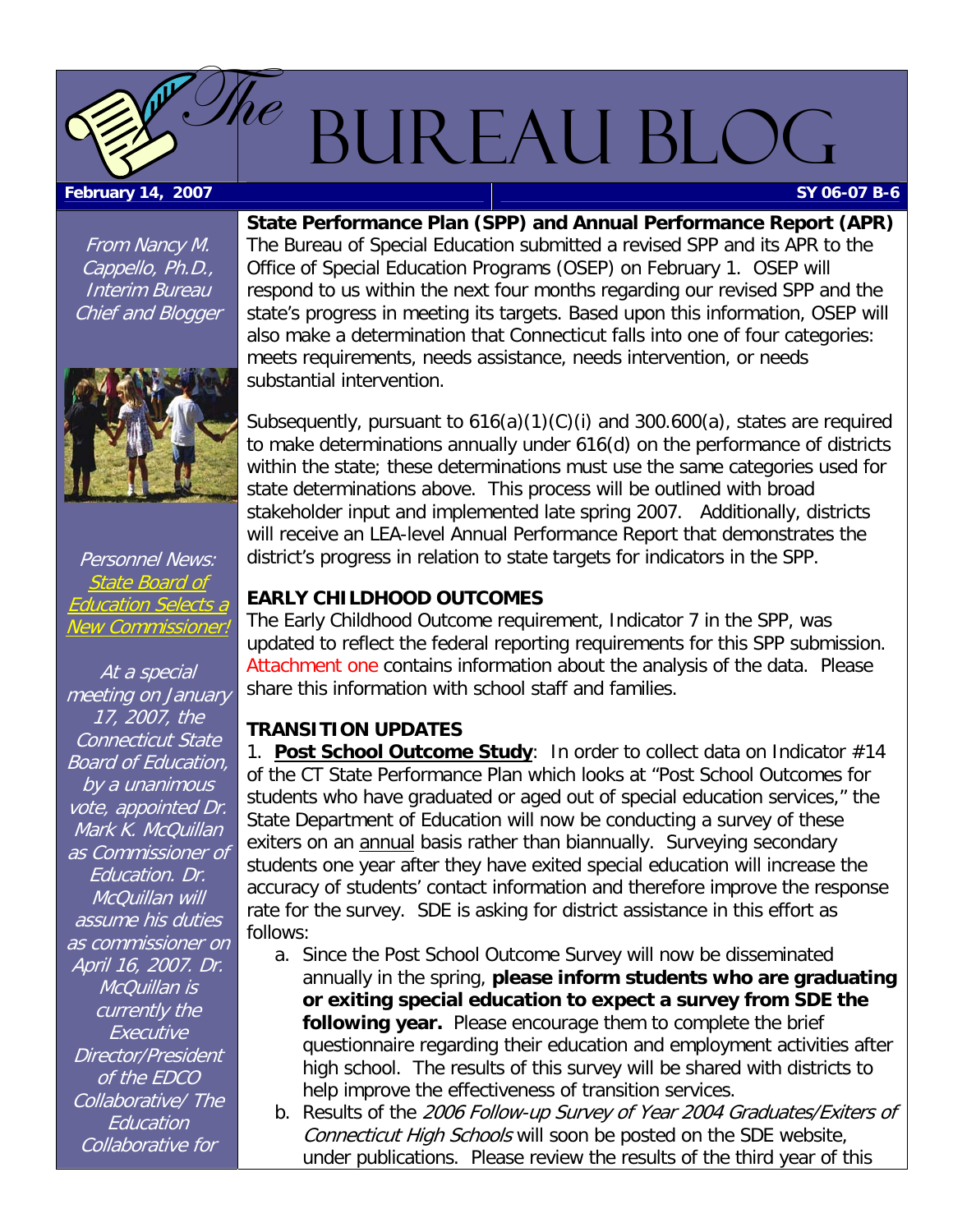<span id="page-1-0"></span>Greater Boston, which is the State's oldest and most diverse provider of contracted education services in the greater Boston area. Prior to that, he was **Deputy** Commissioner and Chief Operational Officer for the **Massachusetts** Department of Education, with statewide responsibility for implementing No Child Left Behind in Massachusetts. He was also a superintendent of schools in Massachusetts for 12 years. His priorities will include carrying out the goals of the State Board of Education, which include closing the achievement gap, improving opportunities for quality preschool education and reforming the state's high schools.



study to inform the planning of future transition services.

c. Beginning with the 2007-08 school year districts who have 20 or more exiters of special education services who complete and return the Post School Outcome Survey will be able to receive data specific to their students rather than just aggregate data. Therefore it is critical for districts to make every effort to ensure that address information for exiters (particularly dropouts) in SEDAC is as accurate as possible.

2. **District Data Regarding Transition Services** – Indicator #13 of the CT State Performance Plan requires that ALL students who are age 16 and older "**must** have coordinated, measurable annual IEP goals and transition services that will reasonably enable a student to meet his/her postsecondary goals." Data on this indicator were collected for the first time during the 2005-06 school year. This spring, SDE will follow up with those districts that did not report 100% compliance on this indicator.

3. **Agency participation in the IEP Team** [34 CFR §300.321(b)(3)] When considering postsecondary goals for a child and the transition services needed to assist the child in reaching those goals, district personnel **must** invite a representative of any participating agency that is likely to be responsible for providing or paying for transition services with the consent of the parents or a child who has reached the age of majority**.** Providing referrals to state agencies such as the Bureau of Rehabilitation Services (BRS), the Board of Education Services for the Blind (BESB), and the Department of Mental Retardation (DMR) as early as possible in the transition process can not only facilitate a student's eligibility determination and the receipt of future adult services, but may also lead to a collaboration that will enhance the transition services currently available to a student with a disability.

For example, **BRS** has identified that transition from high school to competitive employment is a statewide agency priority and is assisting transition counselors to make more resources available to eligible students as early as age 14. While state agency resources are not unlimited, such collaboration may be able to enhance the current transition services that can be provided to students receiving special education. Students and families may also require assistance in completing the paperwork necessary to determine agency eligibility. Resource organizations, such as the CT Parent Advocacy Center (CPAC), African Caribbean American Parents of Children with Disabilities (AFCAMP) and the ARC of Connecticut, are available throughout the state to assist families with this process. Contact information for these and other organizations are available in *Helpful CT Resources for Families* on the SDE website:

[http://www.sde.ct.gov/sde/lib/sde/PDF/DEPS/Special/Resources\\_Families.pdf](http://www.sde.ct.gov/sde/lib/sde/PDF/DEPS/Special/Resources_Families.pdf).

For additional information on secondary transition, please contact: Dr. Patricia Anderson at (860) 713–6923 or [patricia.anderson@ct.gov.](mailto:patricia.anderson@ct.gov)

**PROMOTING SCHOOL SUCCESS – TRAINING FOR FAMILIES**  [Attachment two](#page-6-0) and [attachment three c](#page-8-0)ontain a Spanish and English brochure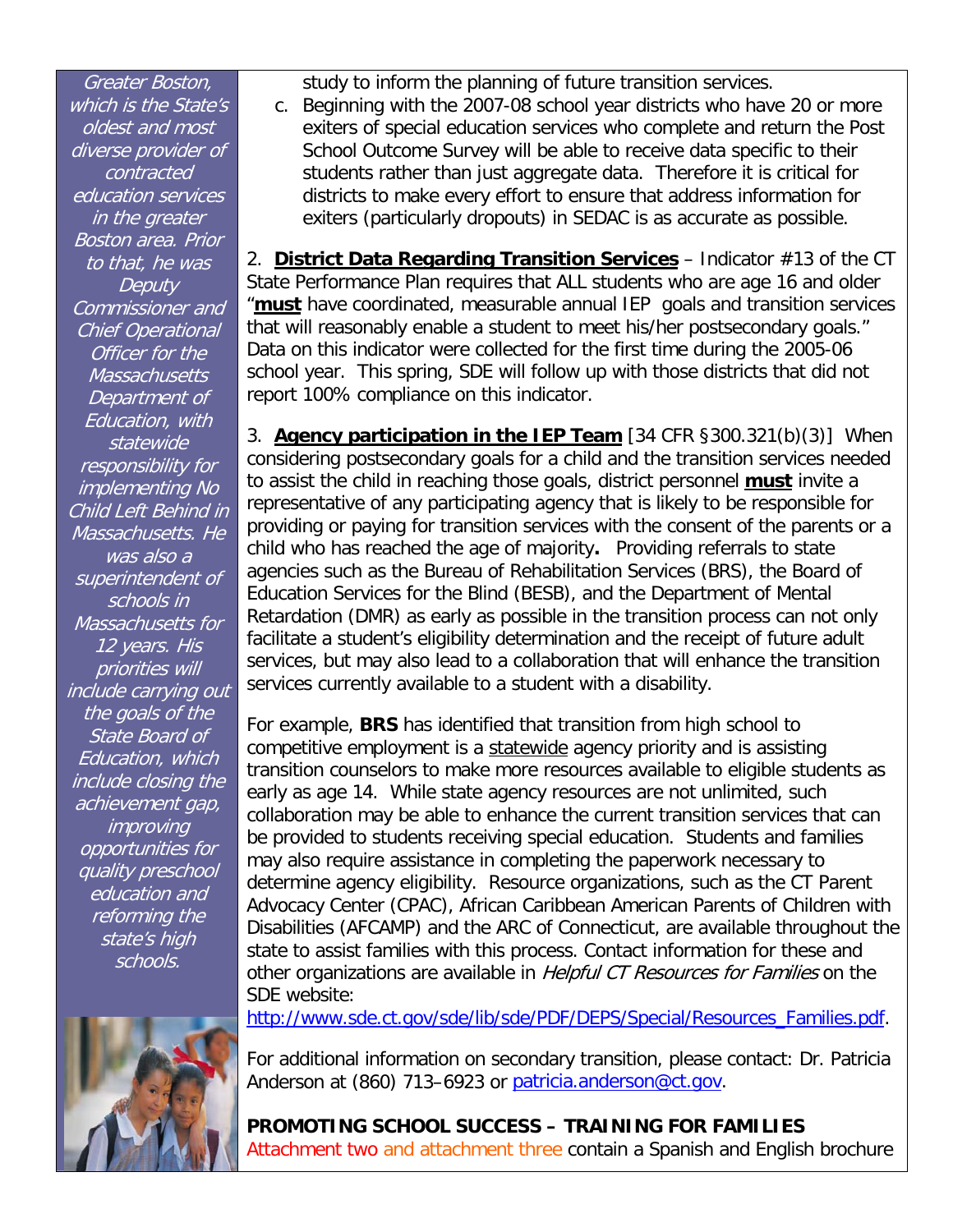<span id="page-2-0"></span>Additional Resources:

Parent Training and Information center (PTI) CPAC 1-800-445-2722 (860) 739-3089 V/TDD [www.cpacinc.org](http://www.cpacinc.org/)



For professional development and technical assistance offerings contact State Education Resource Center (SERC) (860) 632-1485 [www.ctserc.org](http://www.ctserc.org/)



for our parent training entitled: Promoting School Success. The series is a collaborative effort between the Department of Education, the Department of Mental Retardation, CPAC and CT ARC. The series has 3 separate sessions focusing on the following topics:

- 1. LRE and the P.J. Settlement Agreement
	- 2. PPT, reauthorization of IDEA, how to resolve conflicts
- 3. PPT 101, specifically designed for parents who have children transitioning from the Birth to Three System or new to special education.

The series will be held in Southbury, West Haven, Norwich and Rocky Hill. The series is open to any parent or professional. Please feel free to disseminate to parents or staff in the district. If you have staff who may be interested in using the training materials in district, the power point presentations are on our website. If you have questions, please contact Deborah Richards at (860) 713-6925 or [deborah.richards@ct.gov](mailto:deborah.richards@ct.gov).

### **UPDATE ON RESPONSE TO INTEREVENTION or SCIENTIFICALLY RESEARCH-BASED INTERVENTIONS (SRBI)**

In November 2006, Interim Commissioner George A. Coleman, appointed an Advisory Panel to address Connecticut's efforts to establish a continuum of scientifically research-based interventions (SRBI) in CT schools to improve learning outcomes for all students. General and special education representatives from the Department, Institutes of Higher Education (IHEs), Local Education Agencies (LEAs), Regional Education Service Centers (RESCs), SERC, and various stakeholder groups, were invited to participate. The panel is co-chaired by Associate Commissioners Fran Rabinowitz and George Dowaliby. [Attachment four](#page-10-0) contains a list of the members of the panel.

The initial charges of the SRBI Advisory Panel are to: 1) develop a working definition of what Response to Intervention (RtI) means in CT; 2) establish a understanding of what scientifically research-based interventions (SRBI) are and the implementation of interventions with fidelity; 3) provide guidance to school districts concerning the identification of Specific Learning Disabilities using a SRBI model and 4) provide guidance to school districts on best practices in providing interventions for students who are in need of academic and behavioral interventions.

The panel is considering the following questions:

- 1) What practices are currently being implemented by schools, districts, and/or other states to provide all students with a continuum of supports and interventions?
- 2) What are the greatest challenges/barriers confronting CT educators and families in establishing a continuum of scientifically research-based interventions (SRBI) to improve learning outcomes for every child?
- 3) How might the State Department of Education and SERC, in collaboration with local school districts, support educators and families to overcome the barriers identified and expedite implementation?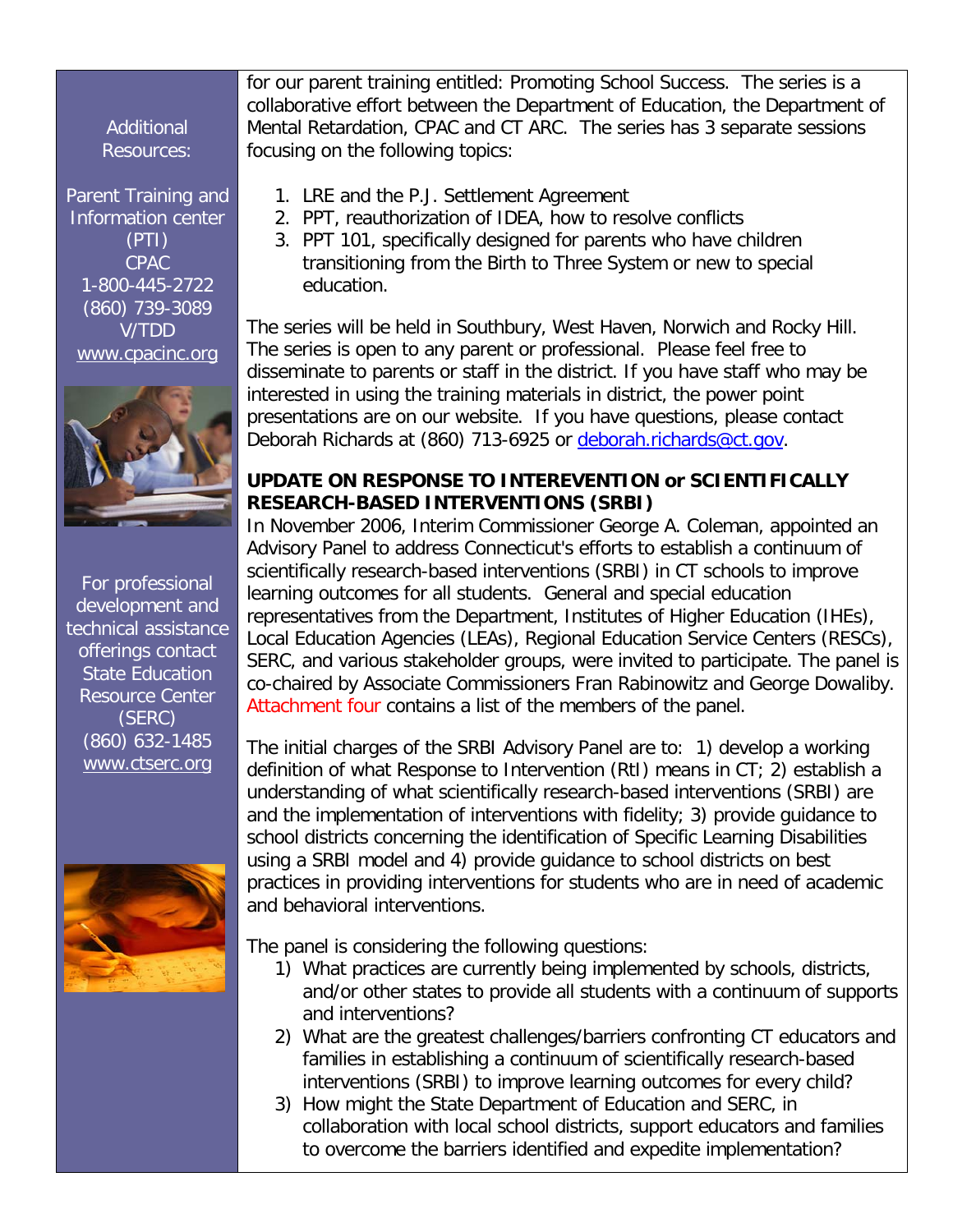### <span id="page-3-0"></span>**Connecticut State Department of Education**  Bureau of Special Education 165 Capitol Avenue Hartford, CT 06106 Phone: 860-713-6910 Fax: 860-713-7051

**Mailing address:**  P.O. Box 2219, RM 369 Hartford, CT 06106- 2219 Visit us on the web at: [www.state.ct.us/sde](http://www.state.ct.us/sde) 







The State Education Resource Center has recently created a link to RtI resources. This resource can be reviewed at: [http://www.ctserc.org/rti/.](http://www.ctserc.org/rti/) For questions and additional information about SRBI and RtI, please contact Perri Murdica at (860)-713-6942 or [perri.murdica@ct.gov.](mailto:perri.murdica@ct.gov)

**SECOND ANNUAL CONNECTICUT PUBLIC SCHOOLS DATA SHOWCASE** 

On April 10 and 11, 2007, the Connecticut State Department of Education (CSDE) and the Connecticut Association of Schools (CAS) will be hosting the Second Annual Connecticut Public School Data Showcase with facilitation by Dr. Douglas Reeves of the Center for Performance Assessment. This year the Data Showcase will be held at the Crowne Plaza Hotel in Cromwell. This conference is an opportunity for schools and districts to share best practices, successes and struggles as they work toward the common goal of improving student achievement. Instructional strategies, interventions and student data will be displayed on science fair boards that will serve as the centerpiece for discussion. There will be a variety of breakout sessions, facilitated discussions on the use of data in schools and districts, and technical assistance opportunities available for conference participants. The 2006 Data Showcase was an overwhelming success with 100 data wall displays and 400 participants. Unfortunately, people had to be turned away due to space constraints. To ensure participation of all interested educators, this year there will be capacity to display more than 200 data wall displays and the conference will be repeated over two days. The content will be primarily the same both days.

### **Teacher Evening Session with Dr. Douglas Reeves**

To include teachers who are unable to leave their buildings during the school day, this year there will be a special evening session with Dr. Reeves. The evening session will be on April 10 from  $4 - 8$  p.m. Please se[e attachment five](#page-11-0) for additional information.

### **Data Wall Display Submission**

Please consider submitting a data wall display to share what is working, or what was tried and did not work (colleagues learn from both), to improve student achievement in your school/district. Please review the attached "Guidelines for Data Walls" for guidance on developing data wall displays. Please share this information with your contacts. Registration information and data wall submission are contained in [attachment six](#page-12-0) and [attachment seven.](#page-14-0)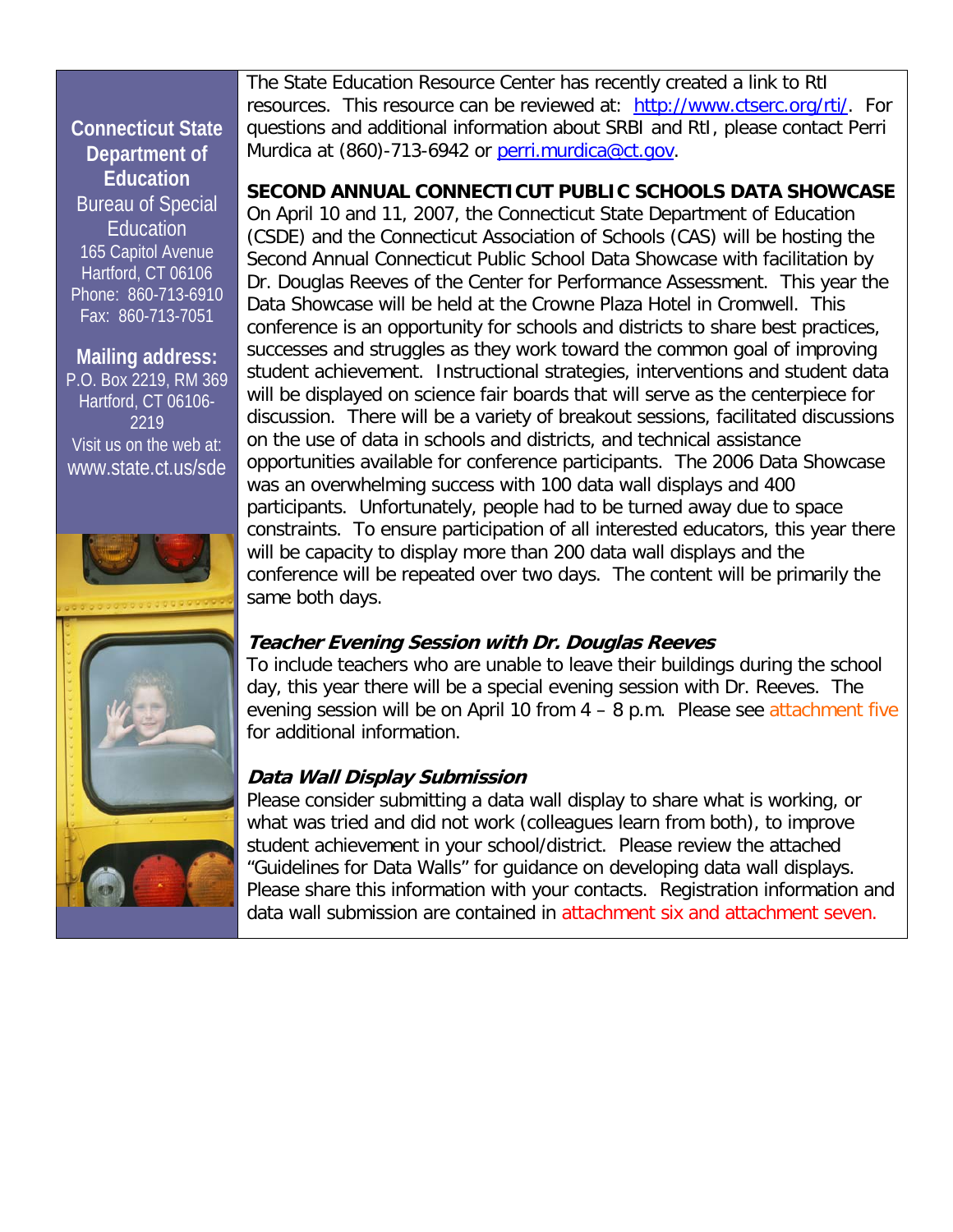### <span id="page-4-0"></span>**STATE OF CONNECTICUT Division of Teaching and Learning Programs and Services Bureau of Special Education Bureau of Early Childhood, Career and Adult Education**



- TO: Directors of Special Education
- FROM: Dr. Nancy M. Cappello, Interim Chief Bureau of Special Education
- DATE: February 14, 2007
- RE: Early Childhood Outcome Data

The Connecticut State Department of Education (CSDE) recently submitted Connecticut's State Performance Plan (SPP) and Annual Performance Report (APR) due to the U.S. Department of Education, Office of Special Education Programs by February 1, 2007. The Early Childhood Outcome requirement, Indicator 7 in the SPP, was updated to reflect the federal reporting requirements for this SPP submission.

I would like to take this opportunity to extend my sincere thanks to all school districts for the time, effort and energy devoted to implementing this new federal requirement across the State. A data disc was submitted by the majority of school districts who had children entering and receiving special education on May 1, 2006 and thereafter. Connecticut reported on the status of those children at entry to special education in this SPP submission. In brief, the data collected and analyzed indicate that of the 175 children administered the Brigance at entry to special education:

- 57.7% of children (n = 101) demonstrated age appropriate social emotional skills (including social relationships);
- 20.6% of children (n = 36) demonstrated age appropriate acquisition and use of knowledge and skills (including early language/communication and early literacy); and
- 34.9% of children ( $n = 61$ ) demonstrated age appropriate use of appropriate behaviors to meet their needs.

The early childhood outcome data at children's entry to special education represent the reporting by 73 of the 159 school districts that provide special education and related services to the preschool population. A full copy of the SPP including Indicator 7, the Early Childhood Outcome requirement, can be found on the CSDE web site at: <http://www.sde.ct.gov/sde/cwp/view.asp?a=2678&Q=320730#publications>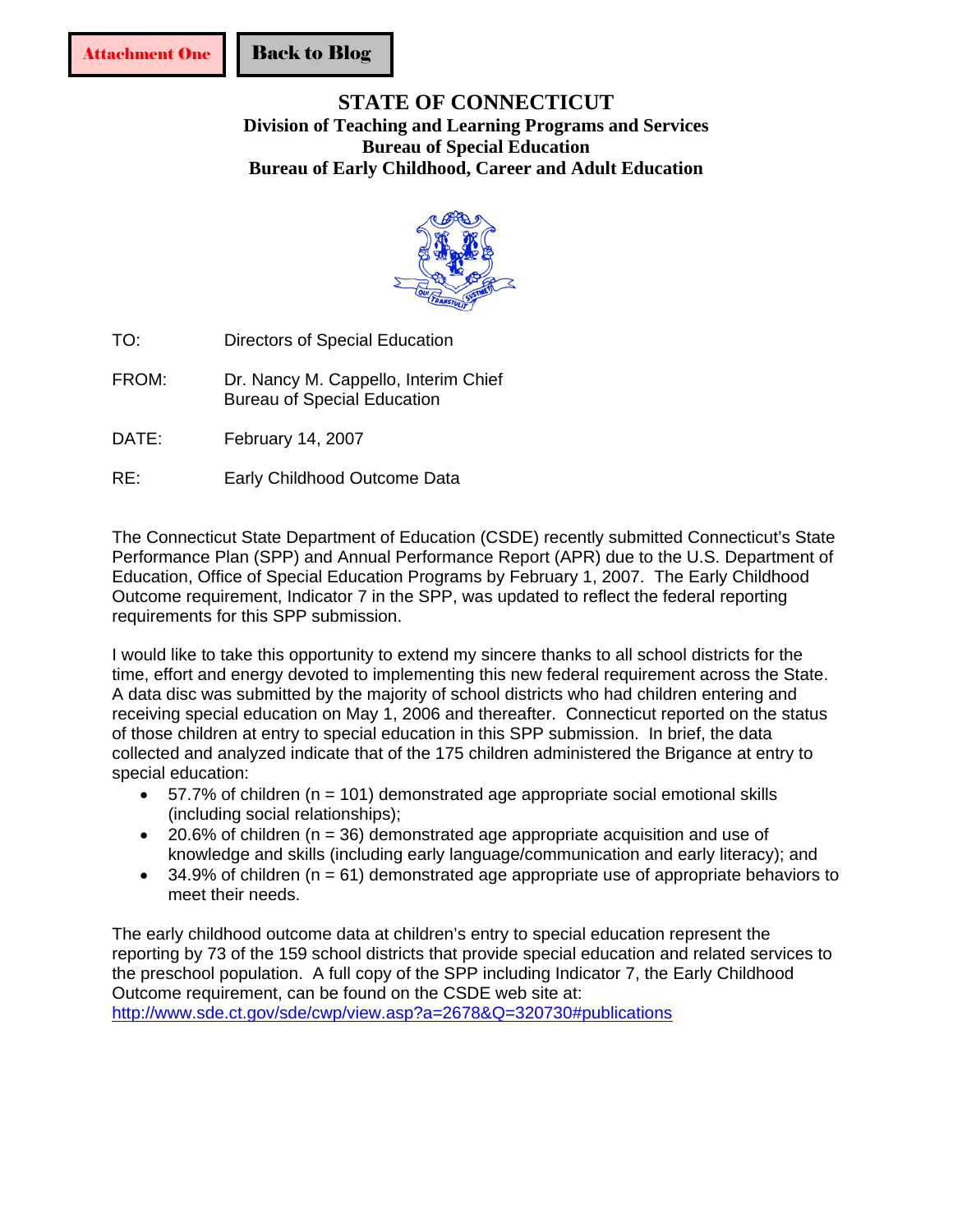Memo: Directors of Special Education Date: February 14, 2007 Re: Early Childhood Outcome Data Page: Two

Please know that the CSDE did encounter some challenges in the analysis of the data provided by school districts. Some of the barriers are identified below for the purpose of informing school districts with the expectation that these challenges will be addressed in the future:

- Children did not have a state assigned student identification number (SASID)
- Information was incomplete

The next submission of the Early Childhood Outcome data is due in February 2008. The SPP submission for this indicator in 2008 will reflect children's progress using information from children's entry to and exit from preschool special education. The CSDE is working towards creating a system for the collection of early childhood outcome information by other means rather than through the data disc used for the collection of information for the 2005-06 school year. We hope to have this available for the next reporting of early childhood outcome information.

Questions related to the Early Childhood Outcome requirement can be directed to Maria Synodi at (860) 807-2054 or via e-mail at [maria.synodi@ct.gov.](mailto:maria.synodi@ct.gov) Questions regarding the data and data submission can be directed to Heather Levitt Doucette at (860) 713-6867 or via e-mail at [heather.levitt@ct.gov.](mailto:heather.levitt@ct.gov)

Again, my thanks to all of you for all of the efforts to move us forward in ensuring improved results for children and their families.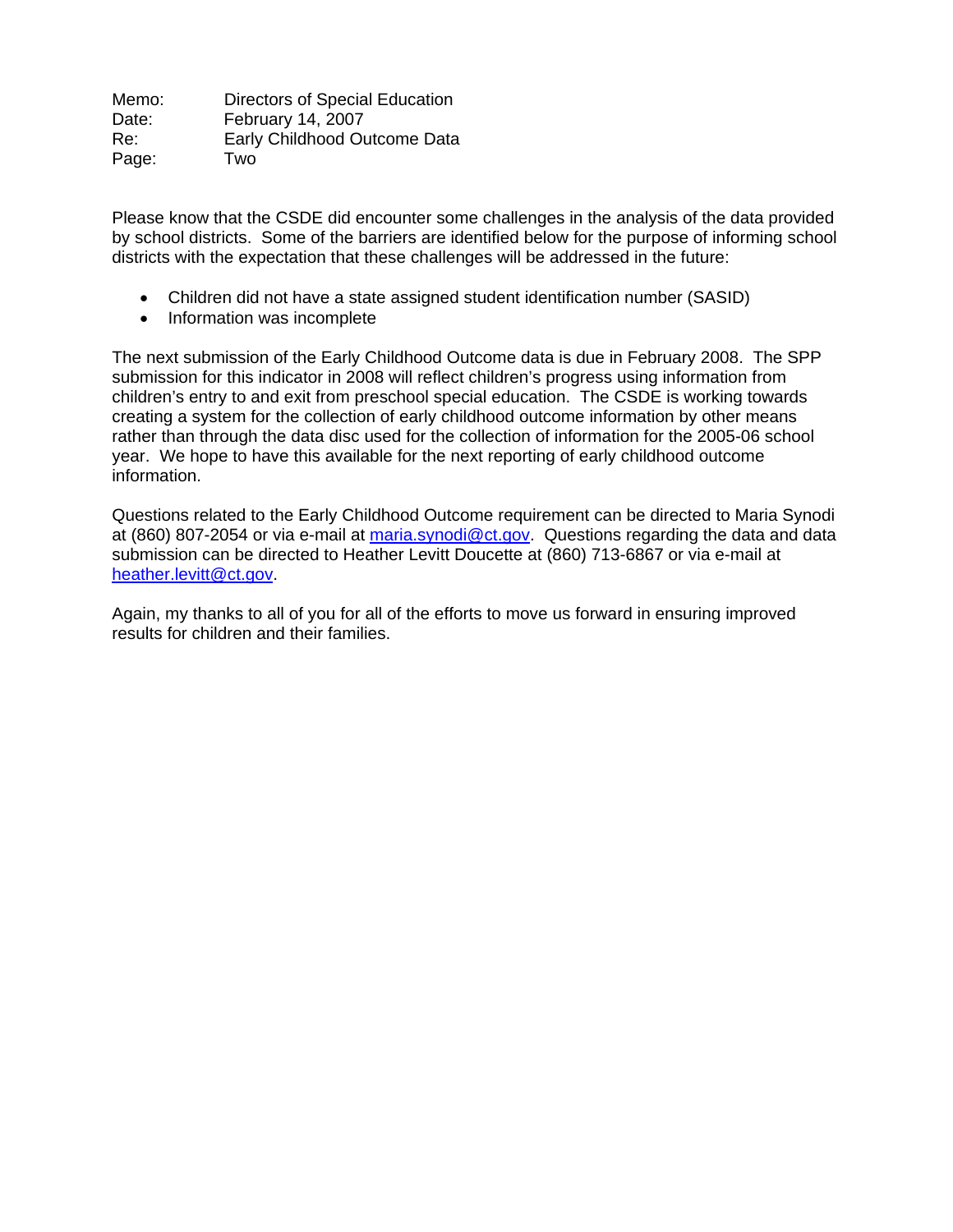### <span id="page-6-0"></span>Cómo Estimular Attachment Two Back to Blog S el Éxito Escolar

Esta serie de talleres está diseñada para padres de niños con incapacidades, incluyendo padres de niños que sean clientes del Departamento de Retardación Mental (DMR en inglés) así como administradores de casos, personal de los distritos escolares y proveedores de Infantes a Tres Años. La serie ayudará a las familias a abogar por programas escolares eficaces para su hijo o hija.

### Selección de Serie de Talleres y Sesiones Regionales

### TODAS las s esiones son de 6:00 p.m. a 8:00 p.m.

### SERIE 1

Este taller ayudará a los padres de niños con incapacidades para quienes el proceso de educación especial es nuevo. Se dará información básica sobre las reuniones del Equipo de Planificación y Ubicación (en inglés PPT).

### SERIE 2

Los dos talleres de esta serie presentarán oportunidades adicionales a los padres de niños con incapacidades para tener conocimientos sobre el proceso de educación especial. Los padres que tengan interés en esta serie pueden escoger uno o ambos talleres que se presentan. En el Taller A se tratarán el Ambiente Menos Restringido y otros temas. En el Taller B se dará información sobre la manera de hacer que el proceso del PPT sea más eficaz, incluyendo estrategias de comunicación.

### Entre los presentadores habrá personal de/la

- Departamento de Educación del Estado de C T, Oficina de Educación Especial
	- C T Coalition for Inclusive Education

- C T Parent Advocacy Center

25 Industrial Park Road, Middletown, CT 06457-1520

Una Oportunidad de Entrenamiento para Padres de Niños con Incapacidades **Exito Escolar** 

ómo Estimular el Éxito Escolar

ómo C el Éxito Escolar **Estimular** 

Una Oportunidad de Entrenamiento para <mark>Padres</mark> de Niños con Incapacidades

> Patrocinada por el CT Department of Mental Retardation y

CT State Department of Education en colaboración con

CT Parent Advocacy Center



Arc de Connecticut

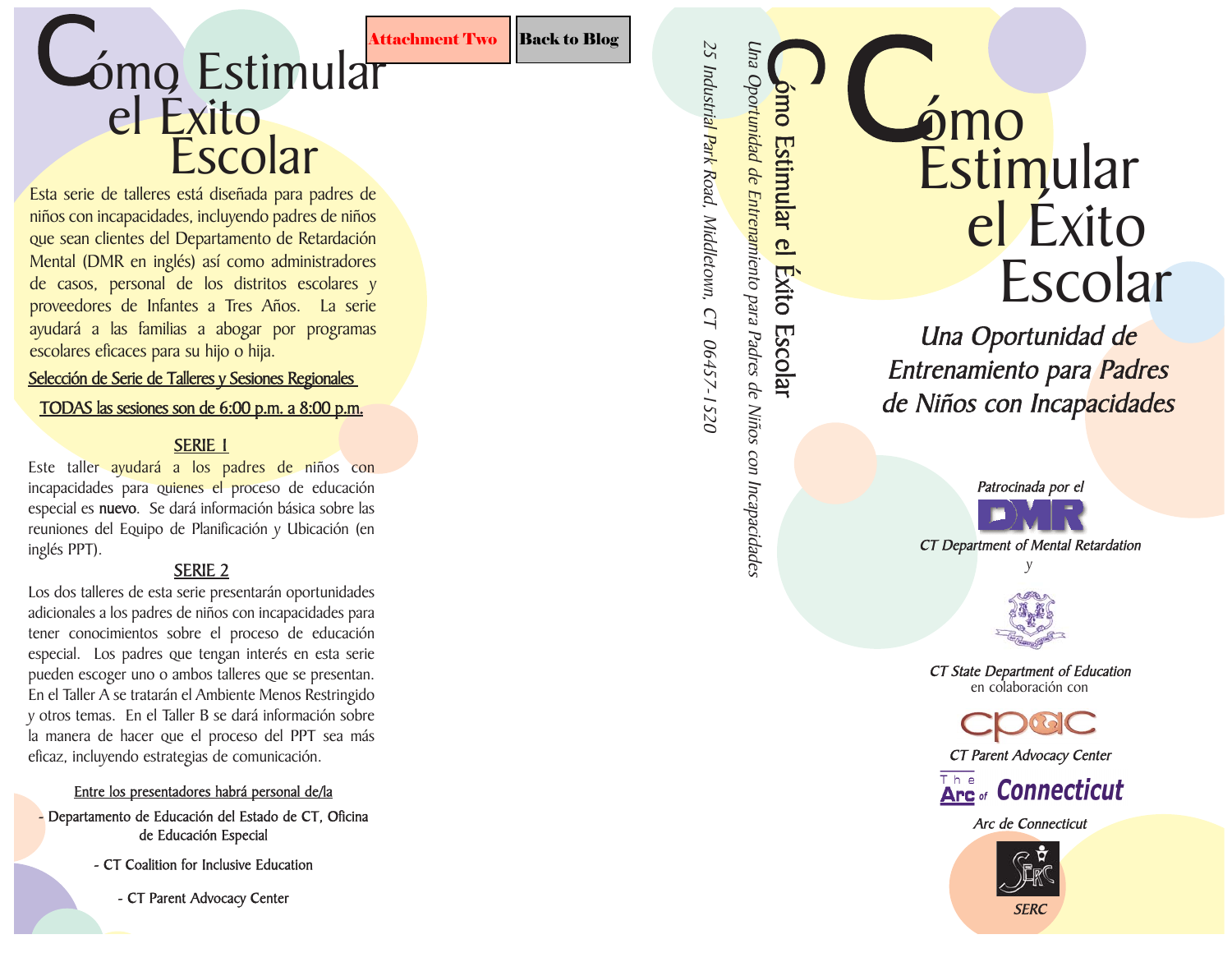| Serie 1: PPT 101 para padres en el Sistema de Infantes a Tres Años de CT y padres para quienes la educación<br>especial es nueva: Cómo Comprender lo Más Básico de las Reuniones del Equipo de                                                                                                                                                                                                                                                                                                                                                                          |                                                      |                                                                   |                                                                   |                                                                                     |                                                   |                       |                                                                                                                                    |
|-------------------------------------------------------------------------------------------------------------------------------------------------------------------------------------------------------------------------------------------------------------------------------------------------------------------------------------------------------------------------------------------------------------------------------------------------------------------------------------------------------------------------------------------------------------------------|------------------------------------------------------|-------------------------------------------------------------------|-------------------------------------------------------------------|-------------------------------------------------------------------------------------|---------------------------------------------------|-----------------------|------------------------------------------------------------------------------------------------------------------------------------|
| Planificación y Ubicación<br>Aprenda más acerca de:<br>- El proceso de referencia y eligibilidad para educación especial y los requisitos para la misma<br>- Cómo entender el IEP y el PPT<br>- El papel de los padres en el proceso del PPT                                                                                                                                                                                                                                                                                                                            |                                                      |                                                                   | con claridad.                                                     | de mayo (West Haven)                                                                | de abril (West Haven)<br>24 de abril (West Haven) |                       |                                                                                                                                    |
| 7 de marzo de 2007<br>26 de febrero de 2007<br>Crowne Plaza (Hilton anteriormente)<br>Marriott<br>Southbury<br>Rocky Hill                                                                                                                                                                                                                                                                                                                                                                                                                                               | 9 de abril de 2007<br>Courtyard Marriott<br>Norwich  | 3 de mayo de 2007<br>Savin Rock Conference Center<br>West Haven   | favor Escriba                                                     | $\sim$                                                                              | $\circ$                                           |                       | 06457                                                                                                                              |
| Serie 2:<br>Taller A: Cómo Estimular el Éxito Escolar de su Niño(a) con una Incapacidad<br>Aprenda más acerca de:<br>- El Ambiente Menos Restringido y el Convenio de Acuerdo de P.J., et al vs. Estado de Connecticut,<br>Junta de Educación, et al<br>- Ayuda y servicios suplementarios<br>- Cómo tratar con sus temores de padres                                                                                                                                                                                                                                   |                                                      |                                                                   | Por<br>$(07 - 09 - 020 - 031)$                                    | 9 de abril (Norwich)                                                                | (Rocky Hill)<br>19 de marzo (Norwich)<br>de marzo | casa:(<br>Teléfono de | a: Promoting School Success, 25 Industrial Park Road, Middletown, CT<br>Traducción al español)<br>Código postal:                   |
| 7 de marzo de 2007<br>12 de marzo de 2007<br>Courtyard Marriott<br>Crowne Plaza (Hilton anteriormente)<br>Norwich<br>Southbury                                                                                                                                                                                                                                                                                                                                                                                                                                          | 22 de marzo de 2007<br>Marriott<br>Rocky Hill        | 9 de abril de 2007<br>Savin Rock Conference Center<br>West Haven  |                                                                   | es nuevo.)                                                                          | 22                                                |                       |                                                                                                                                    |
| Taller B: Cómo Lograr que el Proceso del PPT Sea Más Eficaz para Usted y su Niño(a)<br>Aprenda más acerca de:<br>- Cambios en IDEA y el nuevo IEP<br>- Estrategias para la comunicación eficaz<br>- Los pasos necesarios cuándo hay desacuerdo entre la familia/encargados y el distrito escolar                                                                                                                                                                                                                                                                        |                                                      |                                                                   | Cómo Estimular el Éxito Escolar                                   | Serie I ayudará a aquéllos para quiénes el proceso del PPT<br>de marzo (Rocky Hill) | 12 de marzo (Southbury)<br>de marzo (Rocky Hill)  | Teléfono de día:      | Lenguaje por señas<br>(cuido) de niños / viaje / estipendio<br>Ciudad:                                                             |
| 28 de febrero de 2007<br>5 de marzo de 2007<br>Crowne Plaza (Hilton anteriormente)<br>Courtyard Marriott<br>Southbury<br>Rocky Hill                                                                                                                                                                                                                                                                                                                                                                                                                                     | 19 de marzo de 2007<br>Courtyard Marriott<br>Norwich | 24 de abril de 2007<br>Savin Rock Conference Center<br>West Haven |                                                                   | $\overline{\phantom{1}}$                                                            | $\sqrt{2}$                                        |                       | pecifique por favor:<br>solicitar:                                                                                                 |
| Información sobre la inscripción:<br>Todas las sesiones son de 6:00 p.m. a 8:00 p.m. Se servirán pequeños refrigerios. No habrá cargo por la participación.                                                                                                                                                                                                                                                                                                                                                                                                             |                                                      |                                                                   |                                                                   |                                                                                     |                                                   |                       |                                                                                                                                    |
| Los asientos estarán disponibles por orden de llegada con límite de 40 participantes. Se incluirán por escrito las indicaciones para<br>llegar al taller con la confirmación de partcipación. Por favor responda a no más tardar de dos semanas antes de la(s) sesión(es)<br>a la(s) que le gustaría asistir.<br>Se ofrecen estipendios para los padres de familia/encargados que necesiten sufragar el costo de cuidado de niños y viaje. Por                                                                                                                          |                                                      |                                                                   | sesión(es) y fecha(s):<br>respuesta:<br>ප්<br>de                  | de febrero (Southbury)                                                              | (Southbury)<br>de marzo (Norwich)<br>febrero      |                       | favor,<br>Devuelva, por                                                                                                            |
| favor indique su necesidad en la formula de registro.<br>Devuelva la formula de registro a: Promoting School Success, SERC, 25 Industrial Park Road, Middletown, CT<br>06457-1520. Puede dirigir las preguntas sobre la inscripción a Holly King, Especialista de Servicios Educativos, en<br>SERC, al (860) 632-1485, ext. 242. Para preguntas acerca del contenido de las sesiones se puede dirigir a Deborah<br>Richards, Consultora, al (860) 713-6925 o a Mary Jean Schierberl, Consultora, al (860) 713-6943 en el<br>Departamento de Educación del Estado de CT. |                                                      |                                                                   | Formulario (Forma)<br>selección<br>$\overline{\omega}$<br>Indique | 26<br>$\overline{a}$<br>Serie 2:<br>Serie 1:<br>(Nota:                              | e<br>28<br>Taller A:<br>Taller B:                 | Nombre:               | necesario, por favor marque para<br>Un formulario (forma) de cuidado<br>Servicios de intérprete (es<br>Domicilio:<br>$\infty$<br>5 |

 $\sim$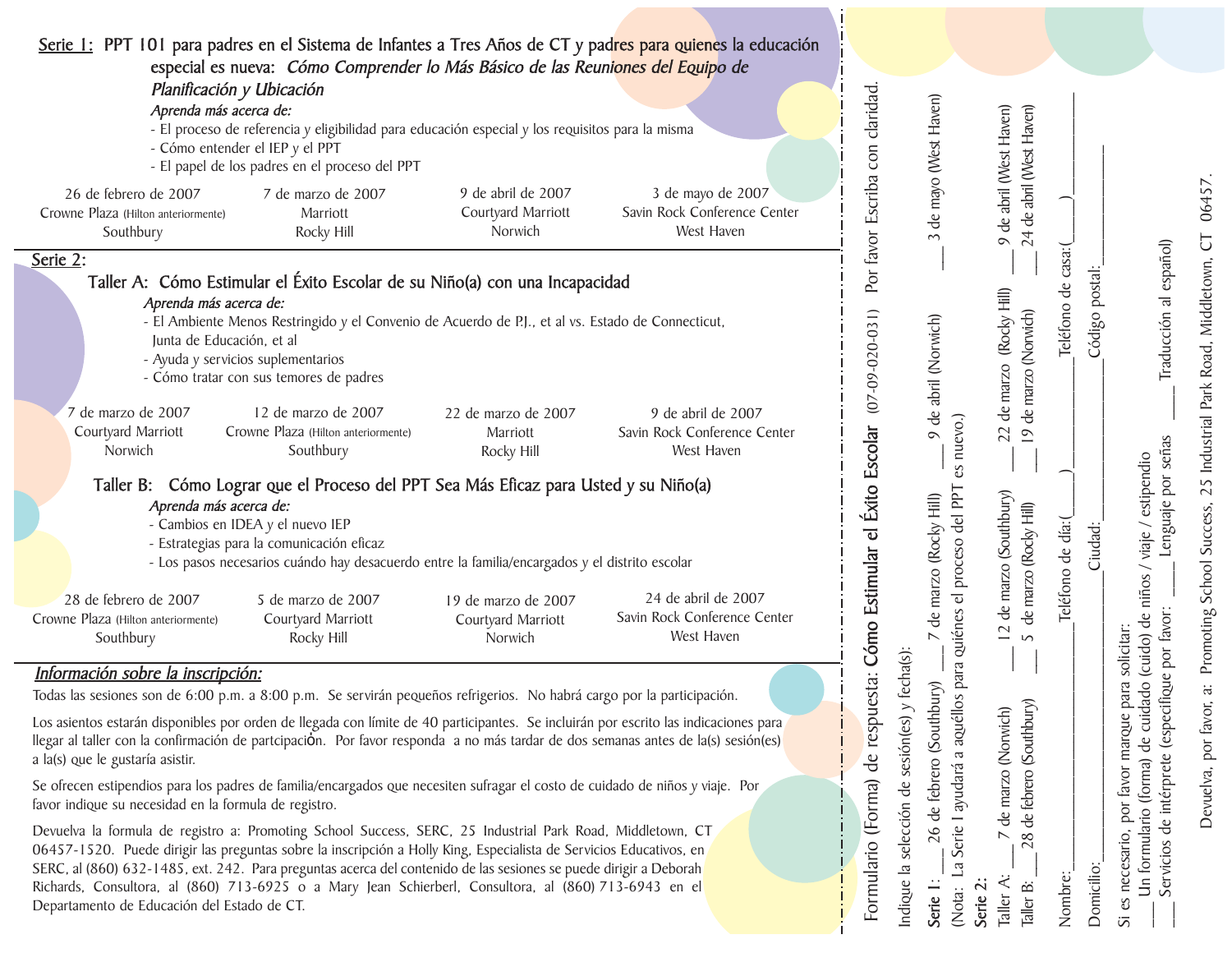### <span id="page-8-0"></span>**Promoting** Attachment Three Back to Blog Second Contract Contract Contract Contract Contract Contract Contract Contract Contract Contract Contract Contract Contract Contract Contract Contract Contract Contract Contract Co P<sub>r</sub>

# **Success**

This workshop series is designed for parents of children with disabilities, including parents of children who are clients of the Department of Mental Retardation (DMR), as well as DMR case managers, school district personnel, and Birth to Three providers. The series will assist families to advocate for effective school programs for their son or daughter.

### Choice of Worksho p Series and Re gional Sessions

### ALL Sessions 6:00 p.m. to 8:00 p.m.

### SERIES 1

This workshop will assist parents of children with disabilities who are <u>**new** to the special e</u>ducation process. It will offer basic information about the Planning and Placement Team (PPT) meeting.

### SERIES 2

The two workshops in this series will present further opportunities for parents of children with disabilities to learn about the special education process. Parents interested in this series may choose to attend one or both of the workshop offerings. In Workshop A, Least Restrictive Environment and other topics will be discussed. Workshop B will share ways to make the PPT process more effective, including strategies for communication. **EXECT:**<br> **CONTREGITERENT CONTREGITERENT CONTREGITERENT CONTREGITERENT IS designed for parents of<br>
well as bOMR case managers,<br>
well as bOMR case managers,<br>
well assist families to advocate<br>
programs for their son or<br>
<b>SCC** 

### Presenters will include staff from

- CT State De partment of Education, Bureau of S pecial Education
- CT Coalition for Inclusive Education (CCIE)

- CT Parent A d vocacy Center

## romoting<br>School **Success P**<sub>r</sub>

romoting School Success

A Learnin<mark>g Opportunity for P</mark>arents of Children with Disabilities

25 Industrial Park Road, Middletown, CT 06457-1520

A Learning Opportunity for Parents of Children with Disabilities

Sponsored by



CT Department of Mental Retardation and the



CT State Department of Education

In collaboration with

CT Parent Advocacy Center



**Arc of Connecticut** 



**SERC**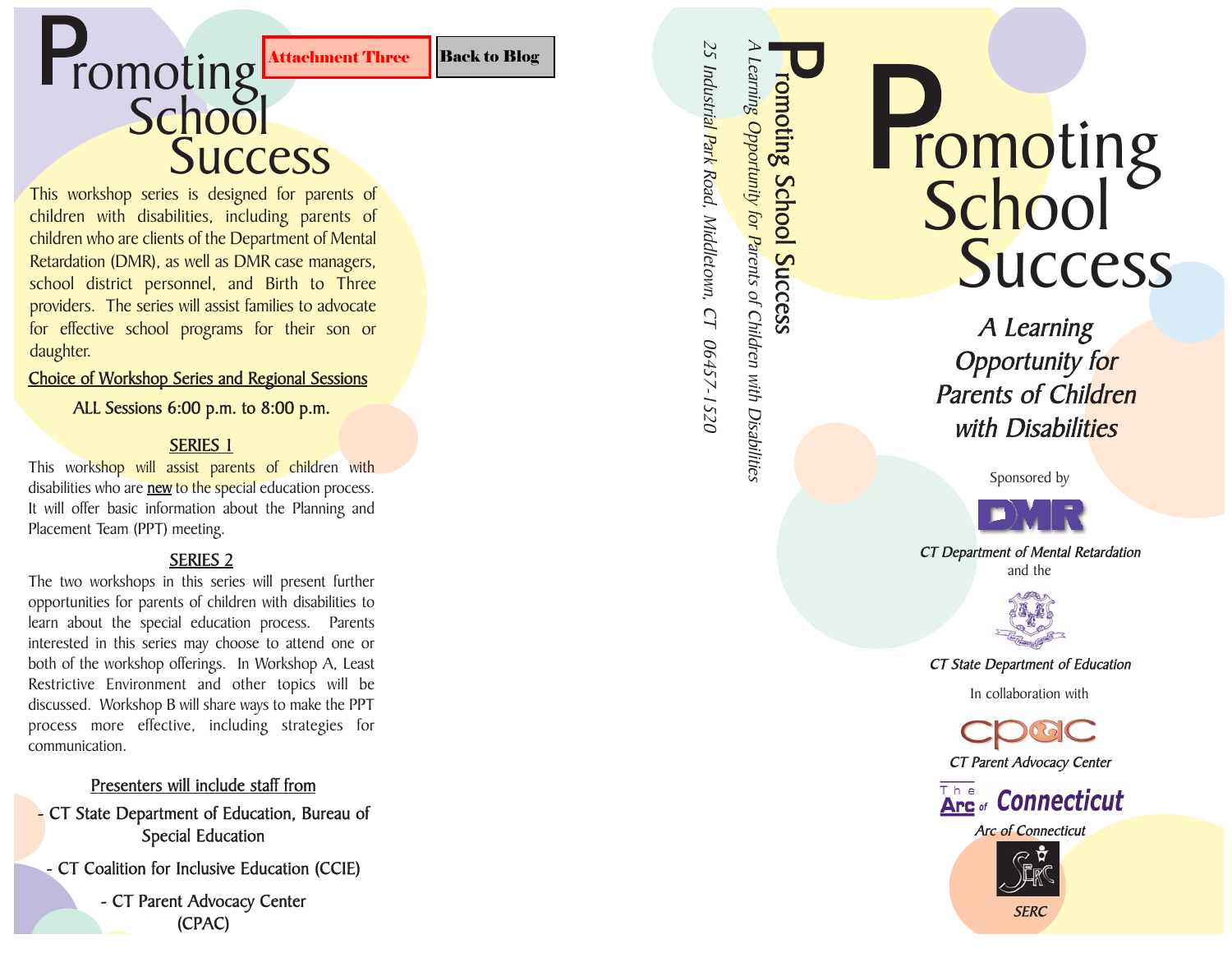| Series 1: PPT 101 for Parents in the CT Birth to Three System and                                                                                                                                                                                                                                                                                                                                                                                                                                                                                                                                                                                                                                                                                                                                                                                                                                                                                                                                                         | Parents New to Special Education: Understanding the Basics                                                                                                                                                                                                                                               |                                                |                                                              |                                       |                                                                                                                                                                                                         |                                                                                                                    |                             |                                                                                                                                                    |                                            |
|---------------------------------------------------------------------------------------------------------------------------------------------------------------------------------------------------------------------------------------------------------------------------------------------------------------------------------------------------------------------------------------------------------------------------------------------------------------------------------------------------------------------------------------------------------------------------------------------------------------------------------------------------------------------------------------------------------------------------------------------------------------------------------------------------------------------------------------------------------------------------------------------------------------------------------------------------------------------------------------------------------------------------|----------------------------------------------------------------------------------------------------------------------------------------------------------------------------------------------------------------------------------------------------------------------------------------------------------|------------------------------------------------|--------------------------------------------------------------|---------------------------------------|---------------------------------------------------------------------------------------------------------------------------------------------------------------------------------------------------------|--------------------------------------------------------------------------------------------------------------------|-----------------------------|----------------------------------------------------------------------------------------------------------------------------------------------------|--------------------------------------------|
| Learn more about:                                                                                                                                                                                                                                                                                                                                                                                                                                                                                                                                                                                                                                                                                                                                                                                                                                                                                                                                                                                                         | for the Planning and Placement Team Meeting<br>- Referral to and eligibility for special education<br>- Understanding the IEP and PPT<br>- A parent's role in the PPT process                                                                                                                            |                                                |                                                              | Please Print Clearly.                 | May 3 (West Haven)                                                                                                                                                                                      | 24 (West Haven)<br>April 9 (West Haven)                                                                            |                             |                                                                                                                                                    |                                            |
| February 26, 2007<br>Crowne Plaza (formerly Hilton)<br>Southbury                                                                                                                                                                                                                                                                                                                                                                                                                                                                                                                                                                                                                                                                                                                                                                                                                                                                                                                                                          | March 7, 2007<br>Marriott<br>Rocky Hill                                                                                                                                                                                                                                                                  | April 9, 2007<br>Courtyard Marriott<br>Norwich | May 3, 2007<br>Savin Rock Conference Center<br>West Haven    |                                       |                                                                                                                                                                                                         | April.                                                                                                             |                             |                                                                                                                                                    | 06457                                      |
| Series 2:<br>Learn more about:<br>March 7, 2007                                                                                                                                                                                                                                                                                                                                                                                                                                                                                                                                                                                                                                                                                                                                                                                                                                                                                                                                                                           | Workshop A: Promoting School Success for Your Child with a Disability<br>- Least restrictive environment and the P.J., et al v. State of Connecticut,<br>Board of Education, et al Settlement Agreement<br>- Supplementary aides and services<br>- Dealing with your fears as a parent<br>March 12, 2007 | March 22, 2007                                 | April 9, 2007                                                |                                       | April 9 (Norwich)                                                                                                                                                                                       | March 22 (Rocky Hill)<br>March 19 (Norwich)                                                                        | Code:<br>Zip<br>Home Phone: |                                                                                                                                                    | $\overline{C}$<br>Park Road, Middletown,   |
| Courtyard Marriott<br>Norwich<br>Learn more about:                                                                                                                                                                                                                                                                                                                                                                                                                                                                                                                                                                                                                                                                                                                                                                                                                                                                                                                                                                        | Crowne Plaza (formerly Hilton)<br>Southbury<br>Workshop B: Making the PPT Process More Effective for You and Your Child<br>- Changes to IDEA and the new IEP<br>- Strategies for effective communication<br>- Steps to take when you disagree<br>March 5, 2007                                           | Marriott<br>Rocky Hill<br>March 19, 2007       | Savin Rock Conference Center<br>West Haven<br>April 24, 2007 | $(07 - 09 - 022 - 033)$               | (Rocky Hill)<br>March 7<br>Process.)                                                                                                                                                                    | March 12 (Southbury)<br>5 (Rocky Hill)<br>March                                                                    | City:<br>Daytime Phone:     | Spanish translation)<br>Sign language                                                                                                              | 25 Industrial<br>Promoting School Success, |
| February 28, 2007<br>Crowne Plaza (formerly Hilton)<br>Southbury                                                                                                                                                                                                                                                                                                                                                                                                                                                                                                                                                                                                                                                                                                                                                                                                                                                                                                                                                          | Courtyard Marriott<br>Rocky Hill                                                                                                                                                                                                                                                                         | Courtyard Marriott<br>Norwich                  | Savin Rock Conference Center<br>West Haven                   | <b>School Success</b>                 |                                                                                                                                                                                                         |                                                                                                                    |                             |                                                                                                                                                    |                                            |
| <b>Registration Information:</b><br>All sessions will take place from 6:00 p.m. to 8:00 p.m. Light refreshments will be provided. There is no fee for participation.<br>Seating in all sessions is on a first come, first serve basis and is limited to 40 participants. Directions will be included with written<br>confirmation of participation. Please respond no later than two weeks prior to the session(s) you would like to attend.<br>Parent stipends are available, as needed, to defray the cost of childcare and travel. Please indicate need on the response form.<br>Return response form to Promoting School Success, SERC, 25 Industrial Park Road, Middletown, CT 06457-1520.<br>Registration questions may be directed to, Holly King, Education Services Specialist, at SERC, (860) 632-1485, ext.<br>242. Direct questions regarding session content to Deborah Richards, Consultant, (860) 713-6925 or Mary Jean<br>Schierberl, Consultant, (860) 713-6943 at the CT State Department of Education. |                                                                                                                                                                                                                                                                                                          |                                                |                                                              | <b>Promoting</b><br>Form:<br>Response | assist those <b>new</b> to the PPT<br>(Southbury)<br>indicate choice of session(s) and date(s):<br>26<br>February<br>$\overline{\phantom{a}}$<br><br>Will<br>Series<br>Series 1:<br>Series 2:<br>(Note: | (Southbury)<br>$\widehat{E}$<br>(Norvi<br>28<br>February<br>March 7<br>Ë<br>$\dot{\Xi}$<br>Workshop 1<br>Workshop. | Home Address:<br>Name:      | specify:<br>check to request:<br>childcare/travel stipend form<br>(please :<br>services<br>please<br>Interpreter<br>needed,<br>$\prec$<br>$\equiv$ | .c<br>return<br>Please                     |

Please return to: Promoting School Success, 25 Industrial Park Road, Middletown, CT 06457.  $\overline{\mathbf{c}}$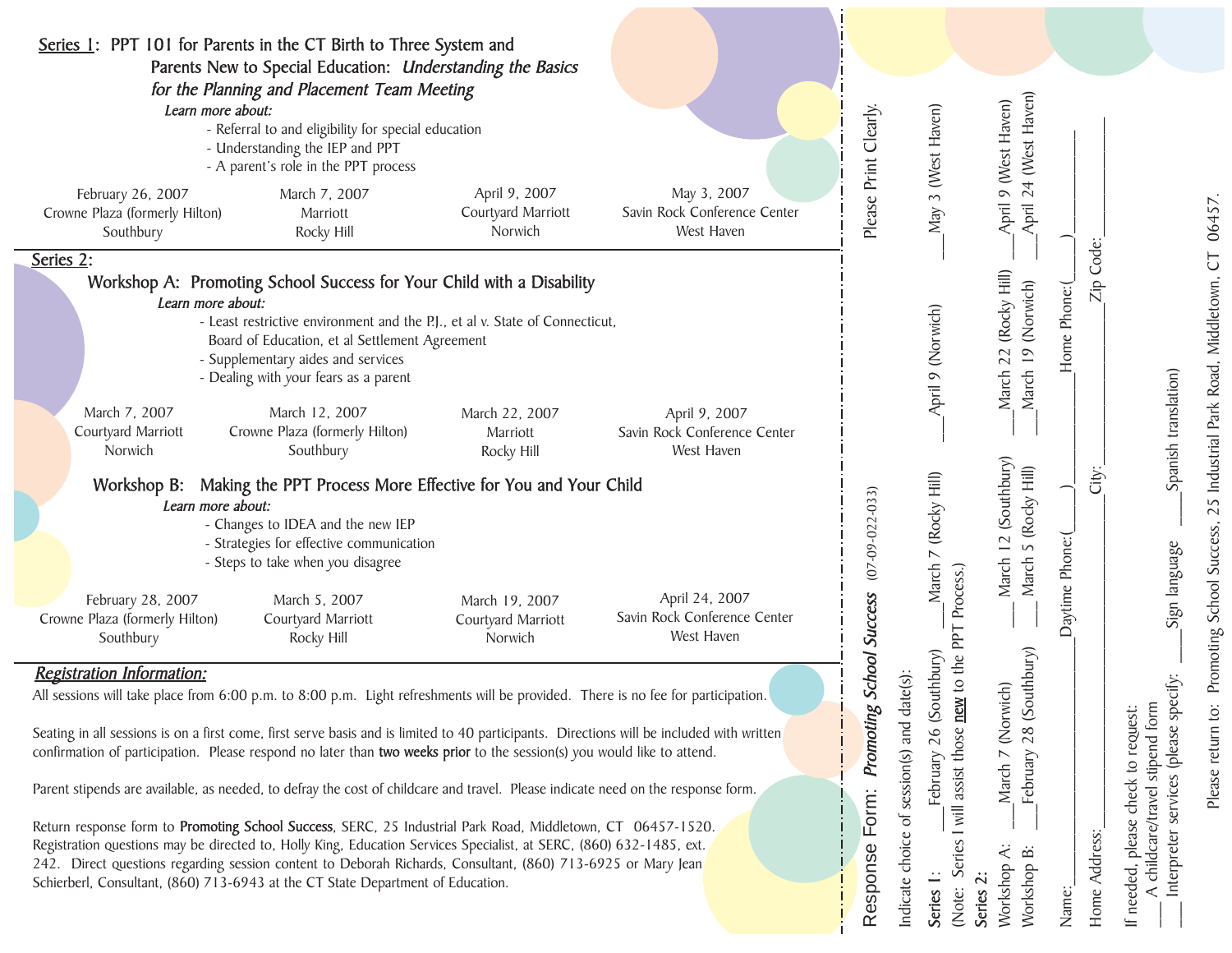[Back to Blog](#page-2-0) 

**JoAnn Andrees Superintendent** West Haven School District

**Christopher Banach**  Special Ed Teacher Newington School District

**Ingrid Canady Consultant** SERC

**Nancy M. Cappello**  Interim Bureau Chief **CSDE** 

**Marianne Cavanaugh**  Math Department Head East Hartford School District

**Karen Costello**  Administrator for Program Improvement East Lyme School District

**Michael Coyne**  Program Coordinator, Special Ed UCONN

**George Dowaliby**  Interim Associate Commissioner CSDE

**Craig Edmondson**  Executive Director ACES

**Rossella Fanelli** President of CASP/School Psychologist New Canaan School District

**Margie Gillis**  Project Director Haskins Lab

**Jim Granfield** Interim Dean School of Education/ SAC Member SCSU

**Joan Hofmann** Professor St. Josephs College

<span id="page-10-0"></span>

**Susan Kennedy**  Education Manager CSDE

**Brenda Key**  Teacher West Hartford School District

**Marianne Kirner Director SFRC** 

**Michelle LeBrun-Griffin Consultant** SERC

**Meghan Martins Consultant** CSDE

**Jule McCombes-Tolis** Professor **SCSU** 

**Barbara Mechler** Literacy Specialist CES

**James Mitchell Superintendent** Groton School District

**Perri Murdica** Associate Education Consultant CSDE

**Rose Paolino** Department Chair, School Counselor West Haven School District

**Nancy Prescott Director** CPAC

**Frances Rabinowitz** Associate Commissioner CSDE

**Michael Regan**  Director of Pupil Services Newtown School District



**Tony Rigazio-DiGilio**  Chair, Department of Ed Leadership **CCSU** 

**Thomas Scarice** Principal CREC

**David Scata** Director of Pupil Services East Haddam School District

**Rena Schine** School Psychologist/Advocate Transition Task Force Member

**Louise Spear-Swerling**  Professor of Special Ed and Reading SCSU

**Nancy Stark**  Education Manager **CSDE** 

**Gaeton Stella Superintendent** Woodbridge School District

**George Sugai**  Professor & Neag Endowed Chair UCONN

**Charlene Tate-Nichols Consultant CSDE** 

**Palma Vaccaro** Senior Coordinator for Special Ed Hartford School District

**Michael Wasta** Superintendent Bristol School District

**Celinda Weber** Special Ed Teacher Ellington School District

**Elaine Zimmerman** Executive Director CT Commission on Children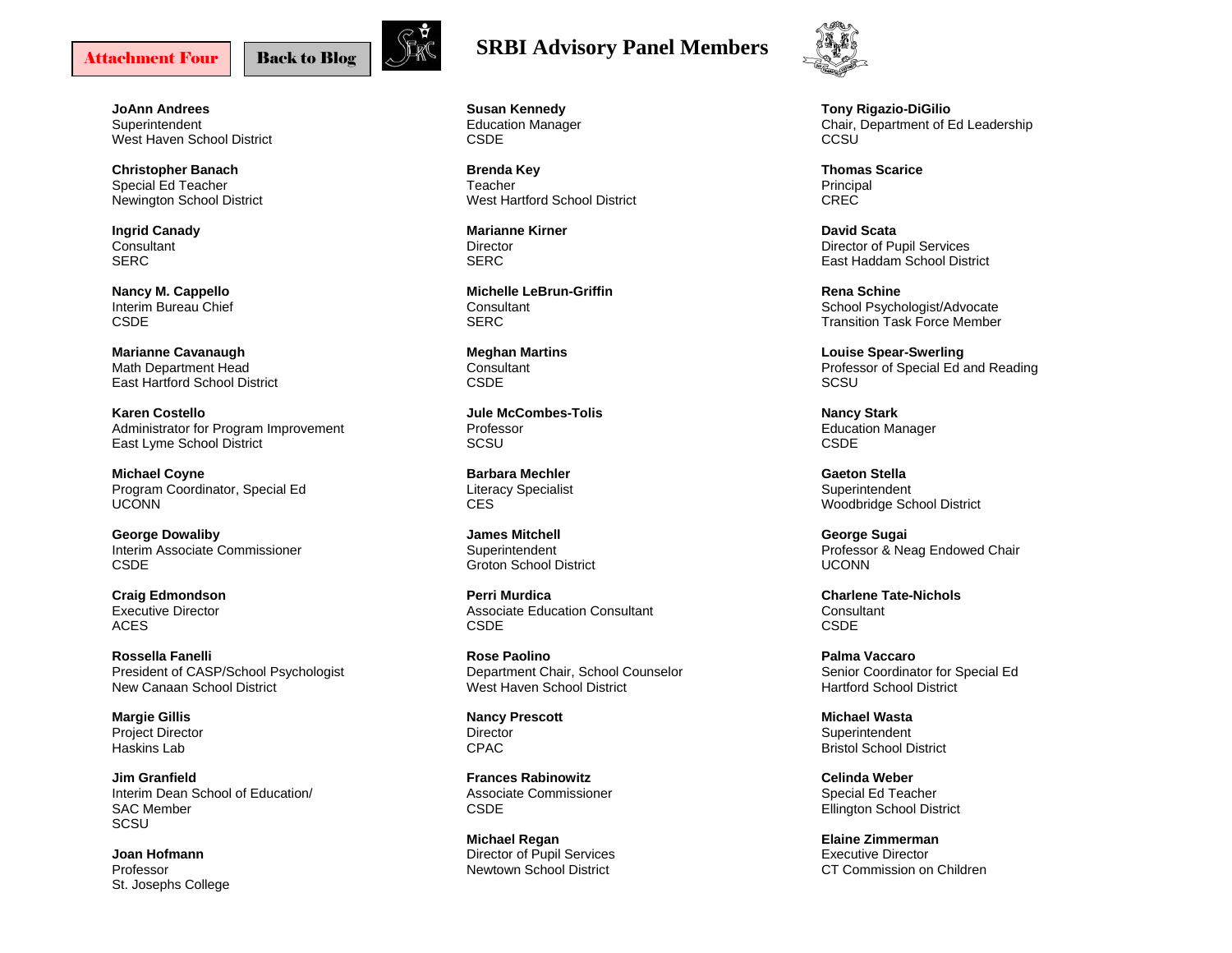<span id="page-11-0"></span>





Please contact Desi Nesmith at (860) 713-6594 or Desi.[Nesmith@ct.gov if](mailto:Nesmith@ct.gov) you have any questions.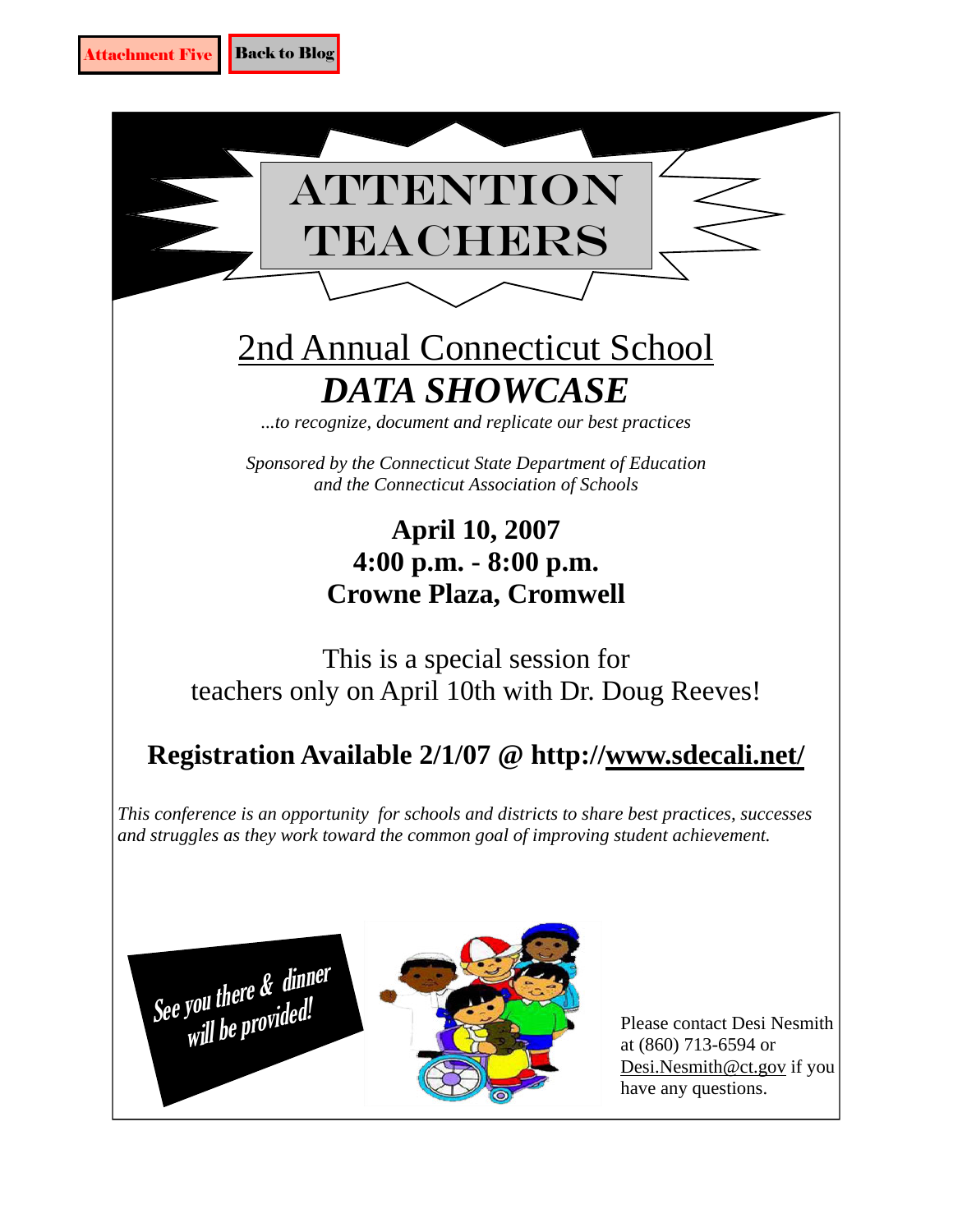<span id="page-12-0"></span>

| ehment<br><b>Second Annual Connecticut School</b><br><b>Committee Members</b> | To recognize, document and replicate our best practices<br>Data Showcase<br>CSDE, School Improvement<br>Nancy Stark | Regina Birdsell<br>CAS                                                                                   | <b>Back to Blog</b><br>The Data Showcase Conference<br>The Crowne Plaza Hotel<br>April 10-11, 2007<br>SDE, School Improvement<br>Anna Cutaia-Leonard | Cromwell, CT<br>SDE, School Improvement<br>Carolyn Hazard                                                                        | Facilitated by Dr. Douglas Reeves<br>~*~*~*~*~<br>SDE, School Improvement<br>Meghan Martins                                                                                        | CEO and founder of the Center for Performance Assessment<br>SDE, School Improvement<br>Leon McKinley                                                                            | Sponsored by the Connecticut State Department of Education<br>and the Connecticut Association of Schools<br>SDE, School Improvement<br>Desi Nesmith                                 | SDE, School Improvement<br>Michelle Rosado                                                                                                                                             | Heidi Van Flatern<br><b>EASTCONN</b>                                                                                                                                          |                                                                                                                                                                                    |                                                                                                                                                                              | CONNECTICUT ACCOUNTABILITY<br>FOR LEARNING INITIATIVE<br>$\boldsymbol{\Theta}$                                                                                         | View data walls which showcase Connecticut<br>OR STO EXIT 21. TURN LEFT OFF<br>THE EXIT. HOTEL IS ON THE LEFT<br>DIRECTIONS:<br>TAKE I-91 N                                                                                                                                                  | districts, department teams, schools and classrooms<br>highlighting instructional practices and<br>Registration is available at: http://www.sdecali.net/ | sessions will include Connecticut success stories.<br>student achievement results. Breakout<br>Conference Fee is \$50.00 (fee is waived for Title I<br>personnel in schools identified as<br>being in need of improvement) |
|-------------------------------------------------------------------------------|---------------------------------------------------------------------------------------------------------------------|----------------------------------------------------------------------------------------------------------|------------------------------------------------------------------------------------------------------------------------------------------------------|----------------------------------------------------------------------------------------------------------------------------------|------------------------------------------------------------------------------------------------------------------------------------------------------------------------------------|---------------------------------------------------------------------------------------------------------------------------------------------------------------------------------|-------------------------------------------------------------------------------------------------------------------------------------------------------------------------------------|----------------------------------------------------------------------------------------------------------------------------------------------------------------------------------------|-------------------------------------------------------------------------------------------------------------------------------------------------------------------------------|------------------------------------------------------------------------------------------------------------------------------------------------------------------------------------|------------------------------------------------------------------------------------------------------------------------------------------------------------------------------|------------------------------------------------------------------------------------------------------------------------------------------------------------------------|----------------------------------------------------------------------------------------------------------------------------------------------------------------------------------------------------------------------------------------------------------------------------------------------|----------------------------------------------------------------------------------------------------------------------------------------------------------|----------------------------------------------------------------------------------------------------------------------------------------------------------------------------------------------------------------------------|
| Dr. Douglas Reeves                                                            | Dr. Douglas Reeves is chairman<br>and founder of the Center for                                                     | to improving student achievement<br>ternational organization dedicated<br>Performance Assessment, an in- | and educational equity. Through<br>school systems, the center helps<br>its long-term relationships with<br>educators and school leaders to           | structive approaches to standards, assessment and account-<br>improve student achievement through practical and con-<br>ability. | tions, and is a faculty member of leadership programs spon-<br>abroad for education, government and business organiza-<br>Dr. Reeves is a frequent keynote speaker in the U.S. and | cles, including The Learning Leader: How to Focus School<br>Reeves is the author of more than 20 books and many arti-<br>sored by the Harvard Graduate School of Education. Dr. | Improvement for Better Results (ASCD, in press), as well as<br>the best-selling Making Standards Work: How to Implement<br>Standards-Based Assessments in the Classroom, School and | Assessing Educational Leaders: Evaluating Performance for<br>District, now in its third edition. Other recent titles include<br>Improved Individual and Organizational Results (Corwin | countability in Action: A Blueprint for Learning Organiza-<br>and School Leaders Can Take Charge (ASCD, 2004), Ac-<br>Press, 2004), Accountability for Learning: How Teachers | tions (2nd Edition, 2005), The Daily Disciplines of Leader-<br>tion, and Personal Organization (Jossey-Bass, 2002), The<br>ship: How to Improve Student Achievement, Staff Motiva- | Equity and Excellence (Jossey-Bass, 2002), and Reason to<br>Leader's Guide to Standards: A Blueprint for Educational<br>Write: Help Your Child Succeed in School and in Life | (Simon & Schuster, 2002). Dr. Reeves has twice been se-<br>lected for the Harvard Distinguished Authors Series. He<br>Through Better Reasoning and Clear Communication | and parents and was recently named the 2006 Brock Interna-<br>won the Parent's Choice Award for his writing for children<br>awards in the world. His work has appeared in numerous<br>tional Laureate, one of the most significant education<br>national journals, magazines and newspapers. | Beyond his work in large-scale assessment and research, Dr.                                                                                              | Reeves has devoted many years to classroom teaching with<br>students ranging from elementary school to doctoral candi-<br>dates.                                                                                           |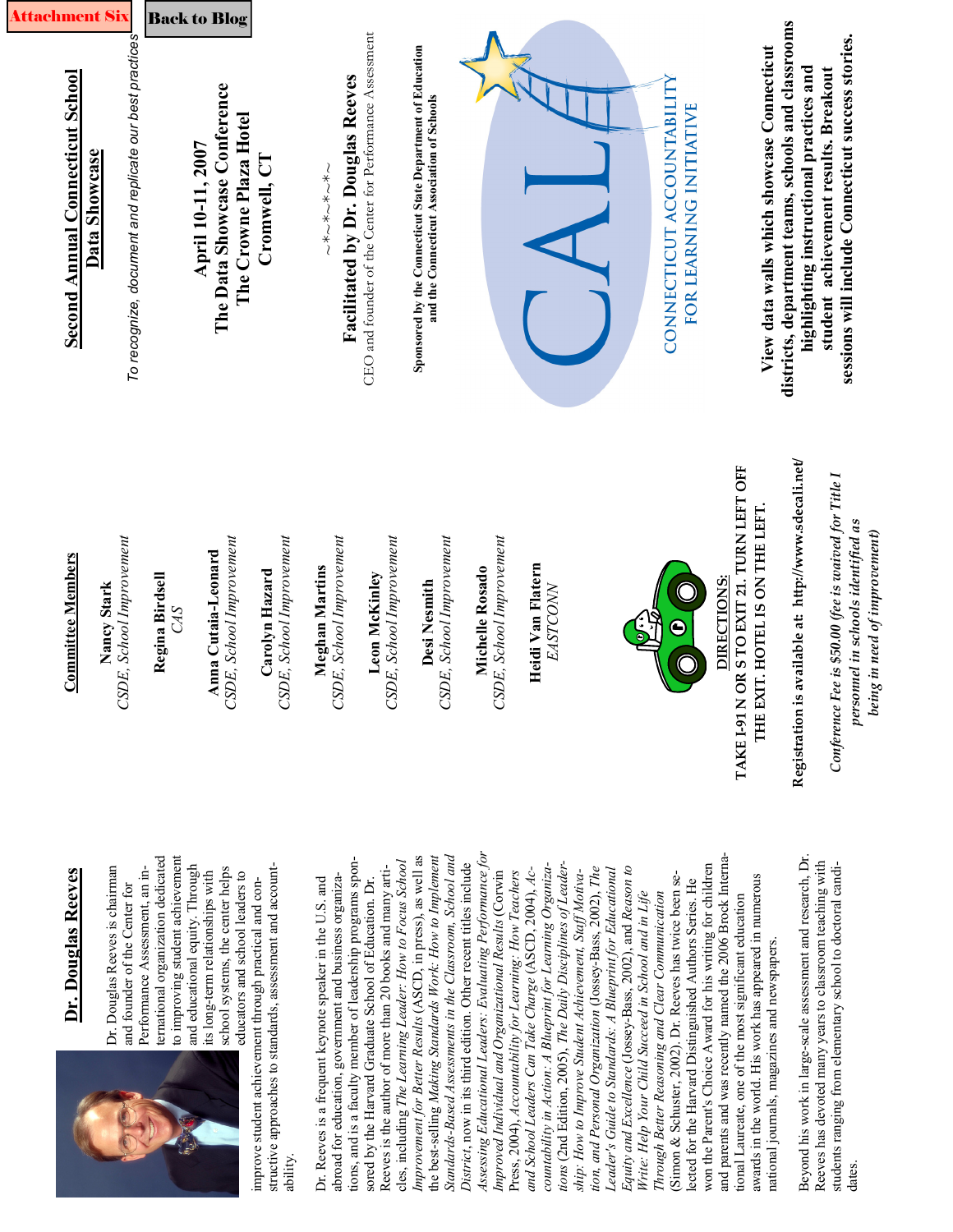|                 | Data Showcase                                                                                | <b>April 10 Breakout Sessions</b>                                                                                                                                                                                                          | <b>April 11 Breakout Sessions</b>                                                                                                                                                                                                       |
|-----------------|----------------------------------------------------------------------------------------------|--------------------------------------------------------------------------------------------------------------------------------------------------------------------------------------------------------------------------------------------|-----------------------------------------------------------------------------------------------------------------------------------------------------------------------------------------------------------------------------------------|
|                 | April 10, 2007                                                                               |                                                                                                                                                                                                                                            |                                                                                                                                                                                                                                         |
| $8:00-8:30$     | Registration, Breakfast and Vendors                                                          | The Principal's Role in Sustaining a Data Driven Culture<br>Dr. Beryl Bailey, Principal, John. C. Clark Elementary School,                                                                                                                 | The Principal's Role in Sustaining a Data Driven Culture<br>Dr. Beryl Bailey, Principal, John. C. Clark Elementary School,                                                                                                              |
| 8:30-8:45       | Welcome by George Coleman<br>Interim Commissioner, CSDE                                      | This workshop will provide administrators with a blueprint for building<br>Hartford Public Schools                                                                                                                                         | This workshop will provide administrators with a blueprint for building capac-<br>Hartford Public Schools                                                                                                                               |
|                 | <b>Introduction of Dr. Doug Reeves</b><br>By Allan Taylor, State Board of Education<br>Chair | interpret formative and summative assessments for the purpose of improving<br>capacity with all of their staff members to organize, maintain, analyze and<br>student and teacher learning                                                  | ity with all of their staff members to organize, maintain, analyze and interpret<br>formative and summative assessments for the purpose of improving student<br>and teacher learning                                                    |
| 8:45-9:45       | Dr. Doug Reeves                                                                              | How to Create a Living Data Wall that Informs Instruction                                                                                                                                                                                  | How to Create a Living Data Wall that Informs Instruction                                                                                                                                                                               |
| 9:45-10:30      | <b>Treasure Hunt</b>                                                                         | Shandra Brown, Third-Grade Teacher, Mayberry School,                                                                                                                                                                                       | Shandra Brown, Third-Grade Teacher, Mayberry School,                                                                                                                                                                                    |
| $10:30 - 11:30$ | Follow-up with Dr. Doug Reeves                                                               | Brenda Greene, Third-Grade Teacher, Robertson School,<br>East Hartford Public Schools                                                                                                                                                      | Brenda Greene, Third-Grade Teacher, Robertson School,<br>East Hartford Public Schools                                                                                                                                                   |
| 11:30-12:00     | Visiting Vendors                                                                             | Learn how you can create a living, interactive data wall within your class-<br>Manchester Public Schools                                                                                                                                   | Learn how you can create a living, interactive data wall within your classroom<br>Manchester Public Schools                                                                                                                             |
| $12:00-1:00$    | Lunch                                                                                        | room that informs instruction for teachers as well as students and gives them                                                                                                                                                              | that informs instruction for teachers as well as students and gives them owner-                                                                                                                                                         |
| $1:00-1:45$     | Data Wall Viewing or<br>Technical Assistance in Breakout<br>Session Rooms                    | Skills and Processes that Sustain Data Teams<br>ownership over tracking their own progress.                                                                                                                                                | Skills and Processes that Sustain Data Teams<br>ship over tracking their own progress.                                                                                                                                                  |
| $2:00 - 3:30$   | <b>Breakout Sessions</b>                                                                     | Learn about protocols used in helping Farmington's data teams build and<br>Ted Lindquist, Coordinator of Technology, Farmington Public Schools<br>Kim Wynne, K-12 Reading Consultant, Farmington Public Schools                            | Ted Lindquist, Coordinator of Technology, Farmington Public Schools<br>Kim Wynne, K-12 Reading Consultant, Farmington Public Schools<br>Learn about protocols used in helping Farmington's data teams                                   |
|                 | Teacher Evening Session with Dr. Doug Reeves                                                 | sustain the capacity to make data driven decisions. Districts already working                                                                                                                                                              | build and sustain the capacity to make data driven decisions. Districts already<br>working with data teams will benefit most from this session.                                                                                         |
| 4:00-4:50       | <b>Teacher Data Viewing</b>                                                                  | benefit most from this session.<br>with data teams will                                                                                                                                                                                    |                                                                                                                                                                                                                                         |
| 4:50-5:00       | <b>Introduction of Dr. Doug Reeves</b><br>By American Federation of Teachers                 | Data-Determined Goals Driving Instruction in an<br>Urban District                                                                                                                                                                          | Data-Determined Goals Driving Instruction in an<br>Urban District                                                                                                                                                                       |
| $5:00-6:00$     | Dinner with Dr. Doug Reeves                                                                  | Anne Marie Cullinan, Assistant Superintendent, Waterbury Public Schools<br>Dr. Paul Sequiera, Assistant Superintendent, Waterbury Public Schools                                                                                           | Anne Marie Cullinan, Assistant Superintendent, Waterbury Public Schools<br>Dr. Paul Sequiera, Assistant Superintendent, Waterbury Public Schools                                                                                        |
| $6:00-6:45$     | Treasure Hunt                                                                                | Pam Barker Jones, Waterbury Public Schools                                                                                                                                                                                                 | Pam Barker Jones, Waterbury Public Schools                                                                                                                                                                                              |
| $6:45-8:00$     | Follow-up with Dr. Doug Reeves                                                               | Learn how Waterbury has established district-level data teams in numeracy,<br>Patricia Moran, Waterbury Public Schools<br>Michelle Baker, Waterbury Public Schools                                                                         | Learn how Waterbury has established district-level data teams in numeracy,<br>Patricia Moran, Waterbury Public Schools<br>Michelle Baker, Waterbury Public Schools                                                                      |
|                 | Data Showcase<br>April 11, 2007                                                              | drive instruction. Spreadsheet analysis of the data will be explained and how<br>literacy and special education and how these teams use the data collected to<br>specific instructional strategies to meet goals.<br>it is used to develop | drive instruction. Spreadsheet analysis of the data will be explained and how it<br>literacy and special education and how these teams use the data collected to<br>is used to develop specific instructional strategies to meet goals. |
| 8:00-8:30       | Registration, Breakfast and Vendors                                                          |                                                                                                                                                                                                                                            |                                                                                                                                                                                                                                         |
| 8:30-8:45       | Welcome by Fran Rabinowitz<br>Associate Commissioner, CSDE                                   | Identifying Students in Need of Intervention-Creating a System<br>to Measure Social Expectations                                                                                                                                           | Denise Carabetta, Director of Teaching & Learning Bristol Public Schools<br>How to Write District and School Accountability Plans                                                                                                       |
|                 | <b>Introduction of Dr. Doug Reeves</b><br>By Connecticut Education Association               | Neil Sullivan, Principal, Simsbury High School, Simsbury Public Schools<br>Ed Lyman, District Data Specialist, Simsbury Public Schools<br>Joan Ramsay, Director of Guidance, Simsbury High School                                          | Learn how Bristol uses the holistic accountability system developed by Dr.<br>Dr. Susan Moreau, Deputy Superintendent, Bristol Public Schools<br>Dr. Mike Wasta, Superintendent Bristol Public Schools                                  |
| 8:45-9:45       | Dr. Doug Reeves                                                                              | measure social and civic expectations identified in their mission document.<br>Learn about Simsbury High School's efforts to build a database in order to                                                                                  | Doug Reeves as a means of improving student achievement as well as how to<br>write Tier 1 and Tier 2 indicators as well as strategies used by adults in the                                                                             |
| 9:45-10:30      | <b>Treasure Hunt</b>                                                                         | They will explain how the use of the database has allowed administrators,<br>and other school personnel to assess the schoolwide<br>guidance counselors                                                                                    | Bristol Public School system.                                                                                                                                                                                                           |
| 10:30-11:30     | Follow-up with Dr. Doug Reeves                                                               | the social expectations.<br>level of adherence to                                                                                                                                                                                          | Closing the Circle of Curriculum Instruction and Assessment                                                                                                                                                                             |
| 11:30-12:00     | Visiting Vendors                                                                             |                                                                                                                                                                                                                                            | Janet Allison, NEASC Deputy Director of the Commission on<br>Public Secondary Schools                                                                                                                                                   |
| $12:00-1:00$    | Lunch                                                                                        |                                                                                                                                                                                                                                            | Lee Panagoulias, Assistant Principal, Branford High School                                                                                                                                                                              |
| $1:00-2:00$     | Data Wall Viewing or<br>Technical Assistance in Breakout<br><b>Session Rooms</b>             |                                                                                                                                                                                                                                            | Learn about the formal process to monitor and assess individual student and schoolwide progress in achieving academic expectations based on schoolwide<br>rubrics.                                                                      |
| $2:00 - 3:30$   | <b>Breakout Sessions</b>                                                                     |                                                                                                                                                                                                                                            |                                                                                                                                                                                                                                         |
|                 |                                                                                              |                                                                                                                                                                                                                                            |                                                                                                                                                                                                                                         |

Data Showcase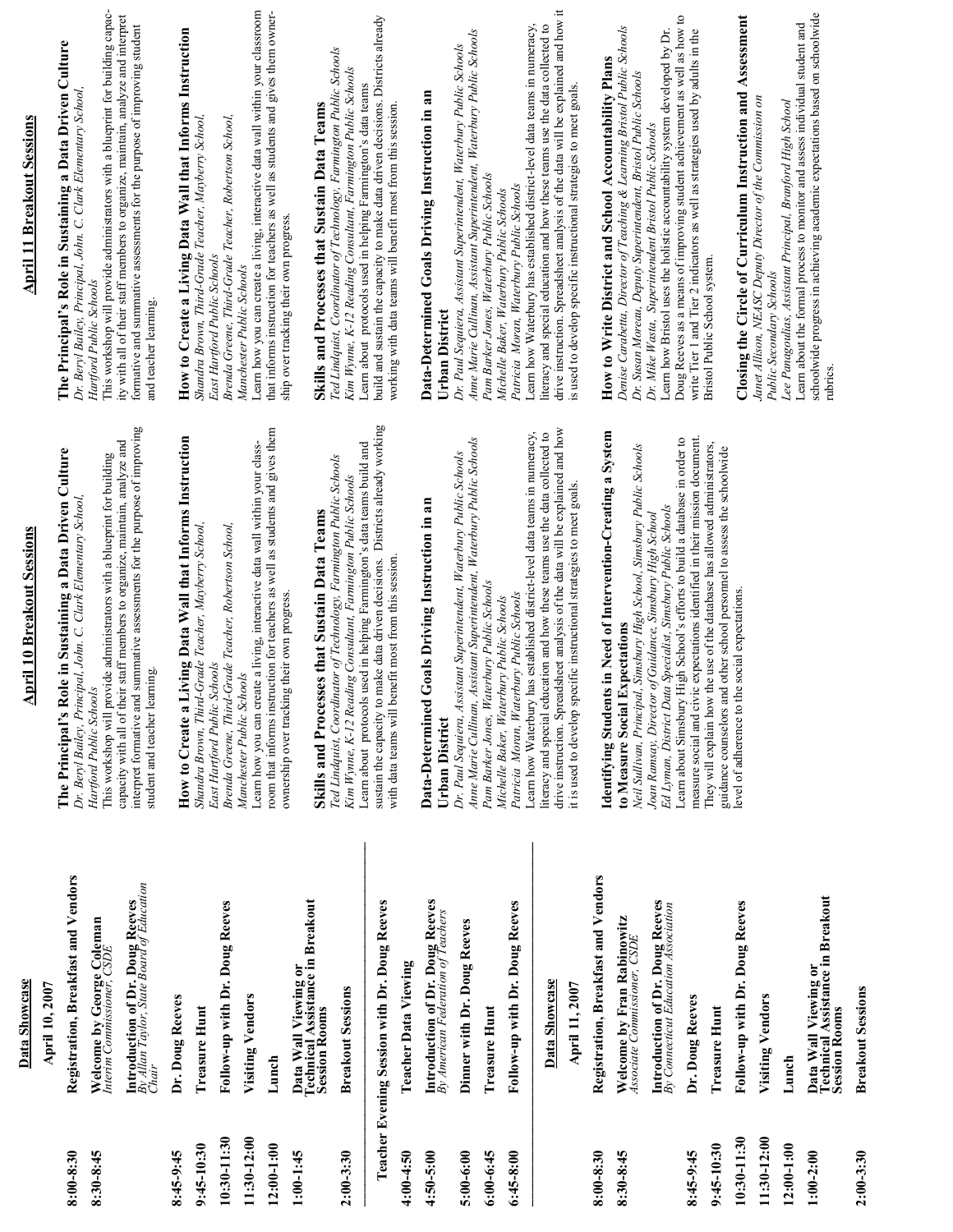### <span id="page-14-0"></span>**GUIDELINES FOR DATA WALLS, or "The Science Fair for Grownups"**

By Douglas B. Reeves, Ph.D. Center for Performance Assessment [www.MakingStandardsWork.com](http://www.makingstandardswork.com/) (800) 844-6599

One of the most powerful techniques that educators and school leaders can use to improve decision-making in the classroom, school, and district is the "Data Wall." Ideally, the Data Wall is a portable display, using the cardboard three-panel display frequently used for student science fairs. When administrators gather to discuss their ideas for improving student achievement, the Data Walls provide a rich source of information about the strategies employed in each school. Within each school, the Data Walls can be the focal point for faculty discussions on improving student achievement. For principals and teachers who are already using data to guide their instructional decision-making, the use of a Data Wall will not create any additional work. For leaders who are not using data to guide their decisions, the Data Walls provide a valuable technique to jump-start their work. Most importantly, this technique will insure that the analysis of student data is not isolated to a single seminar or a staff development program on data, but rather it becomes a continuous part of faculty and administrative decision-making throughout the school year.

### *THREE ESSENTIAL PARTS OF THE DATA WALL:*

1. External data, such as state and/or district-level test scores.

2. Internal data (classroom assessments or other school measurements involving teaching practices chosen by the school that reflect its unique needs).

3. Inferences and conclusions (drawn from the data).

### *INFORMATION FOR THE PANELS:*

**Left Panel**: Includes tables, charts, and graphs that illustrate state and/or district level test scores for the school and district (please be sure to remove the names of students and teachers). There may also be narrative comments, such as "*84% of our students are proficient or higher in mathematics according to the state test scores and 78% are proficient according to a district test. A review of the last three years of data show consistent progress on both state and district measurements, with particular gains in the problems-solving portion of the math assessments."* 

**Middle Panel**: Includes data and a brief narrative description on the strategy being implemented. For example, mathematics followed by another brief narrative, such as, "The charts above show that the number of mathematics assessments including student writing has increased significantly in the past three years. Those assessments have emphasized the problem-solving portions of the state test. The charts also show a strong increase in interdisciplinary mathematics instruction, with